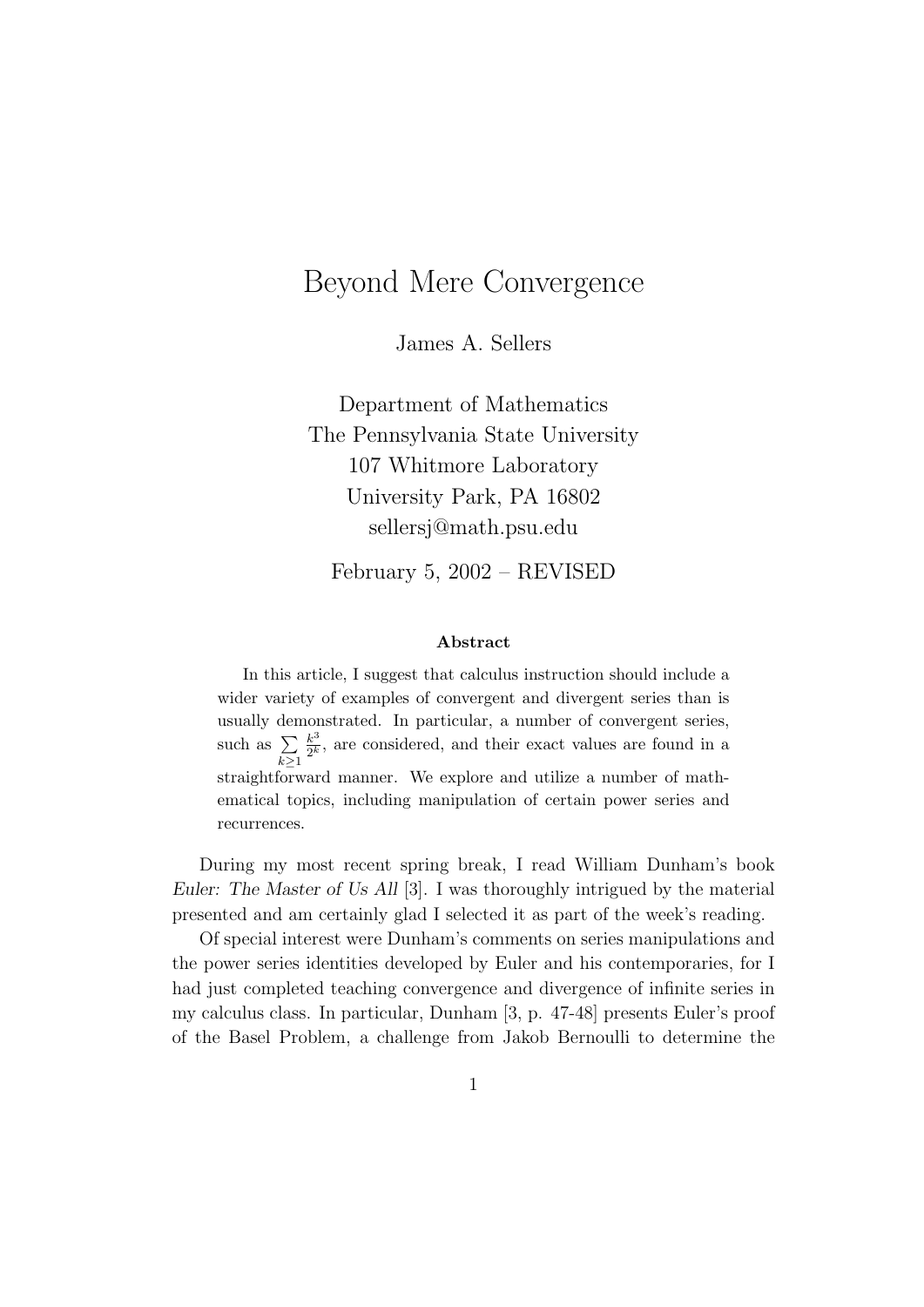exact value of the sum  $\Sigma$  $k\geq 1$ 1  $\frac{1}{k^2}$ . Euler was the first to solve this problem by proving that the sum equals  $\frac{\pi^2}{6}$  $\frac{\tau^2}{6}$ .

I was reminded of my students' interest in this result when I shared it with them just weeks before. I had already mentioned to them that exact values for relatively few families of convergent series could be determined. The obvious examples are geometric series  $\Sigma$  $k\geq 0$  $r^k$  (with  $|r| < 1$ ) and telescoping series. I also remembered their disappointment when I observed that the exact numerical value of most convergent series cannot be determined in a straightforward way. I tried to excite them with the notion that the convergence or divergence of a given series could be determined via the Integral Test, Limit Comparison Test, Ratio or Root Test, but this was received with little enthusiasm.

But now I return to Dunham's book. In [3, p. 41], Dunham notes that Jakob Bernoulli [2, p. 248-249] proved

(1) 
$$
\sum_{k\geq 1} \frac{k^2}{2^k} = 6
$$

and

(2) 
$$
\sum_{k\geq 1} \frac{k^3}{2^k} = 26.
$$

Many teachers of calculus will recognize at least two things about (1) and (2). First, these series are made-to-order examples to demonstrate convergence with the Ratio Test. Such examples, where the summands are defined by the ratio of a polynomial and an exponential function, can be found in a number of calculus texts, such as [4] and [5]. Second - a much more negative admission - is that we rarely teach students how to prove equalities like (1) and (2). We usually stop at demonstrating that such series converge, and move on to other matters. This is the case with the two calculus texts mentioned above, and it is an unfortunate situation to say the least.

I contend that students of first-year calculus would be better served if we provided a few more tools to them for finding exact values of convergent infinite series. Oddly enough, the series in (1) and (2) are ideal for such a task.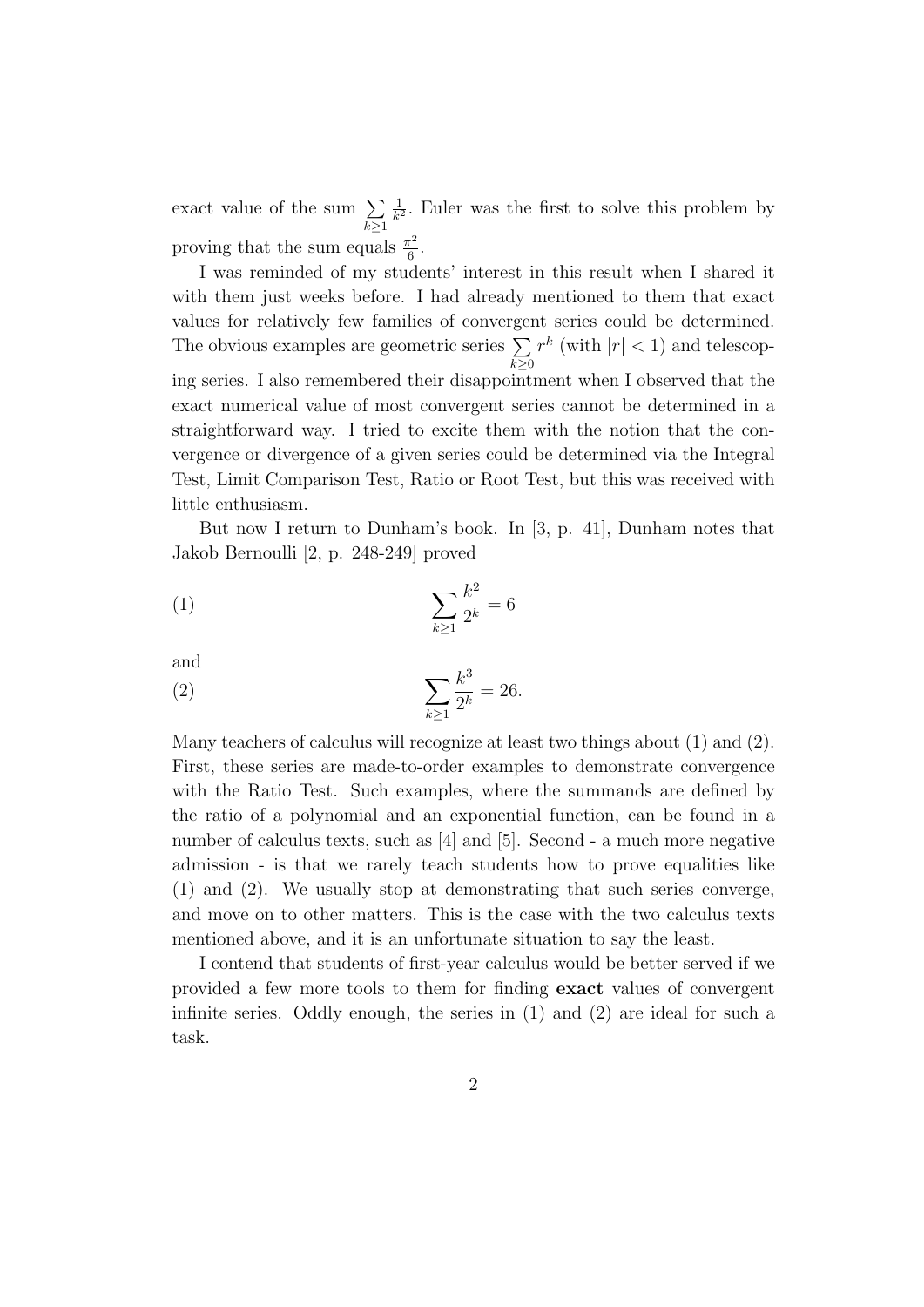My goal in this note is to present two approaches to finding the exact value of

$$
a(m,n):=\sum_{k\geq 1}\frac{k^n}{m^k}
$$

with  $|m| > 1$  and  $n \in \mathbb{N} \cup \{0\}$  (of which Bernoulli's examples (1) and (2) are special cases).

We begin by noting that, for each  $|m| > 1$ ,  $\left|\frac{1}{m}\right|$  $\left|\frac{1}{m}\right|$  < 1, so that  $a(m,0)$  is a convergent geometric series. Moreover,

$$
a(m, 0) = \sum_{k \ge 1} \frac{1}{m^k}
$$
  
=  $\frac{1}{m} + \sum_{k \ge 2} \left(\frac{1}{m}\right)^k$   
=  $\frac{1}{m} + \frac{1}{m} \sum_{k \ge 1} \left(\frac{1}{m}\right)^k$   
=  $\frac{1}{m} + \frac{1}{m} a(m, 0).$ 

Solving for  $a(m, 0)$ , we see that it equals  $\frac{1}{m-1}$ . Of course, this result easily follows from the usual formula for the sum of a convergent geometric series.

Next, we obtain a recurrence for  $a(m, n)$ ,  $n \geq 1$ , in terms of  $a(m, j)$  for  $j < n$ . Note that

$$
a(m, n) = \sum_{k \ge 1} \frac{k^n}{m^k}
$$
  
=  $\frac{1}{m} + \sum_{k \ge 2} \frac{k^n}{m^k}$   
=  $\frac{1}{m} + \frac{1}{m} \sum_{k \ge 1} \frac{(k+1)^n}{m^k}$   
=  $\frac{1}{m} \left[ 1 + \sum_{k \ge 1} \frac{(k+1)^n}{m^k} \right]$ 

.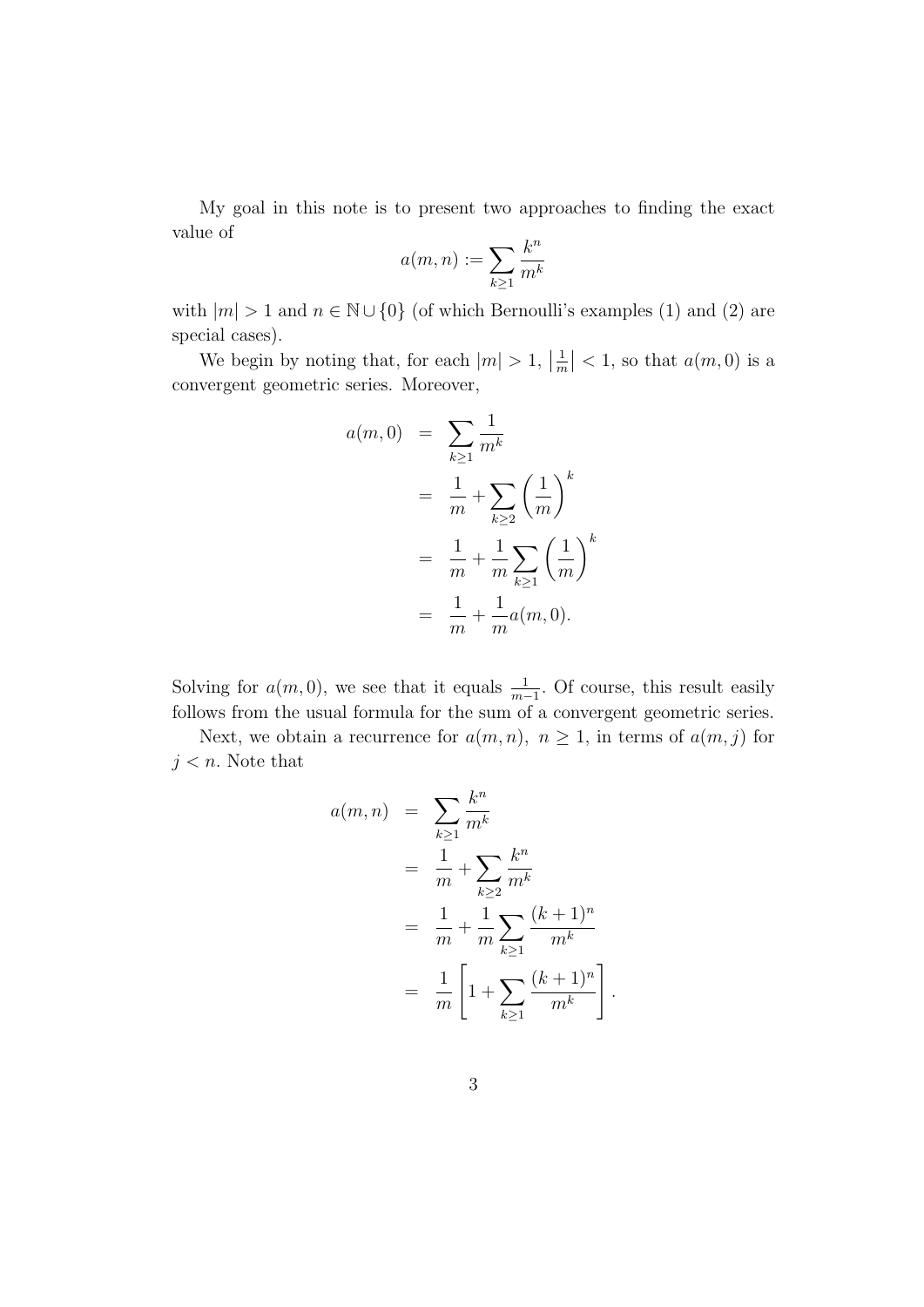The argument up to this point is exactly that used in finding the formula for  $a(m, 0)$  above. We now employ the binomial theorem, a tool that should be in the repertoire of first-year calculus students.

$$
a(m, n) = \frac{1}{m} \left[ 1 + \sum_{k \ge 1} \frac{\left( \sum_{j=0}^{n} {n \choose j} k^{j} \right)}{m^{k}} \right]
$$
  
\n
$$
= \frac{1}{m} \left[ 1 + \sum_{j=0}^{n} {n \choose j} \sum_{k \ge 1} \frac{k^{j}}{m^{k}} \right]
$$
  
\n
$$
= \frac{1}{m} \left[ 1 + \sum_{j=0}^{n-1} {n \choose j} \sum_{k \ge 1} \frac{k^{j}}{m^{k}} + \sum_{k \ge 1} \frac{k^{n}}{m^{k}} \right]
$$
  
\n
$$
= \frac{1}{m} \left[ 1 + \sum_{j=0}^{n-1} {n \choose j} a(m, j) + a(m, n) \right]
$$
  
\n
$$
= \frac{1}{m} a(m, n) + \frac{1}{m} \left[ 1 + \sum_{j=0}^{n-1} {n \choose j} a(m, j) \right]
$$

Solving for  $a(m, n)$  yields

$$
\left(1 - \frac{1}{m}\right) a(m, n) = \frac{1}{m} \left[1 + \sum_{j=0}^{n-1} {n \choose j} a(m, j)\right]
$$

or

(3) 
$$
a(m, n) = \left(\frac{1}{m-1}\right) \left[1 + \sum_{j=0}^{n-1} {n \choose j} a(m, j)\right].
$$

As a sidenote, it is interesting to see from (3) that, for rational values of m, the numerical value of  $a(m, n)$  must be rational for all  $n \geq 0$ . This can be proven via induction on *n*. We noted above that  $a(m, 0) = \frac{1}{m-1}$  which is rational as long as m is rational. Then, assuming  $a(m, j)$  is rational for  $0 \leq j \leq n-1$ , (3) implies  $a(m, n)$  is also rational. Hence, no values such as  $\frac{\pi^2}{6}$  will arise as values for  $a(m, n)$  whenever m is rational.

The recurrence in (3) can be used to calculate with relative ease the exact value of

$$
a(m,n) = \sum_{k \ge 1} \frac{k^n}{m^k}
$$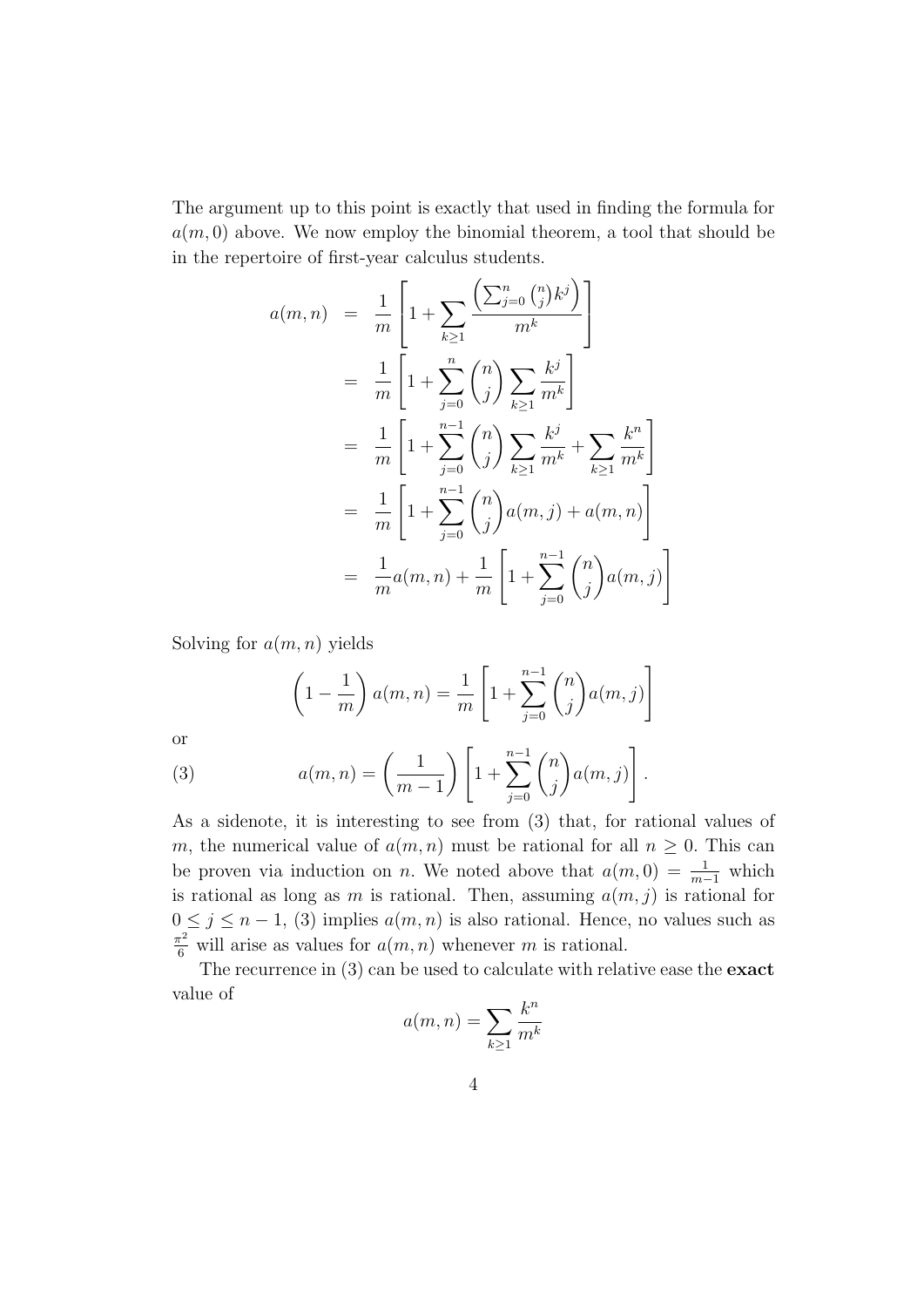for all  $|m| > 1$  and  $n \in \mathbb{N} \cup \{0\}$ . For example, since

$$
a(2,0) = \sum_{k \ge 1} \frac{1}{2^k} = 1,
$$

we have

$$
a(2,1) = \sum_{k\geq 1} \frac{k}{2^k}
$$
  
=  $\left(\frac{1}{2-1}\right) \left[1 + {1 \choose 0} a(2,0)\right]$   
= 1 + 1 = 2,

and

$$
a(2,2) = \sum_{k\geq 1} \frac{k^2}{2^k}
$$
  
= 1 +  $\binom{2}{0}$  a(2,0) +  $\binom{2}{1}$  a(2,1)  
= 1 + 1 + 2 \cdot 2 = 6,

which is the result labeled (1). Finally,

$$
a(2,3) = \sum_{k\geq 1} \frac{k^3}{2^k}
$$
  
= 1 + {3 \choose 0} a(2,0) + {3 \choose 1} a(2,1) + {3 \choose 2} a(2,2)  
= 1 + 1 + 3 \cdot 2 + 3 \cdot 6 = 26,

which is  $(2)$ .

Of course, recurrence (3) could be used to calculate  $a(m, n)$  for larger values of  $m$  and  $n$ . However, this might prove tedious for extremely large values of n. With this in mind, we now approach the calculation of  $a(m, n)$ from a second point of view.

We begin with the familiar power series representation for the function 1  $1 - x$ :  $\overline{1}$ 

(4) 
$$
\frac{1}{1-x} = 1 + x + x^2 + x^3 + x^4 + \dots, \text{ where } |x| < 1
$$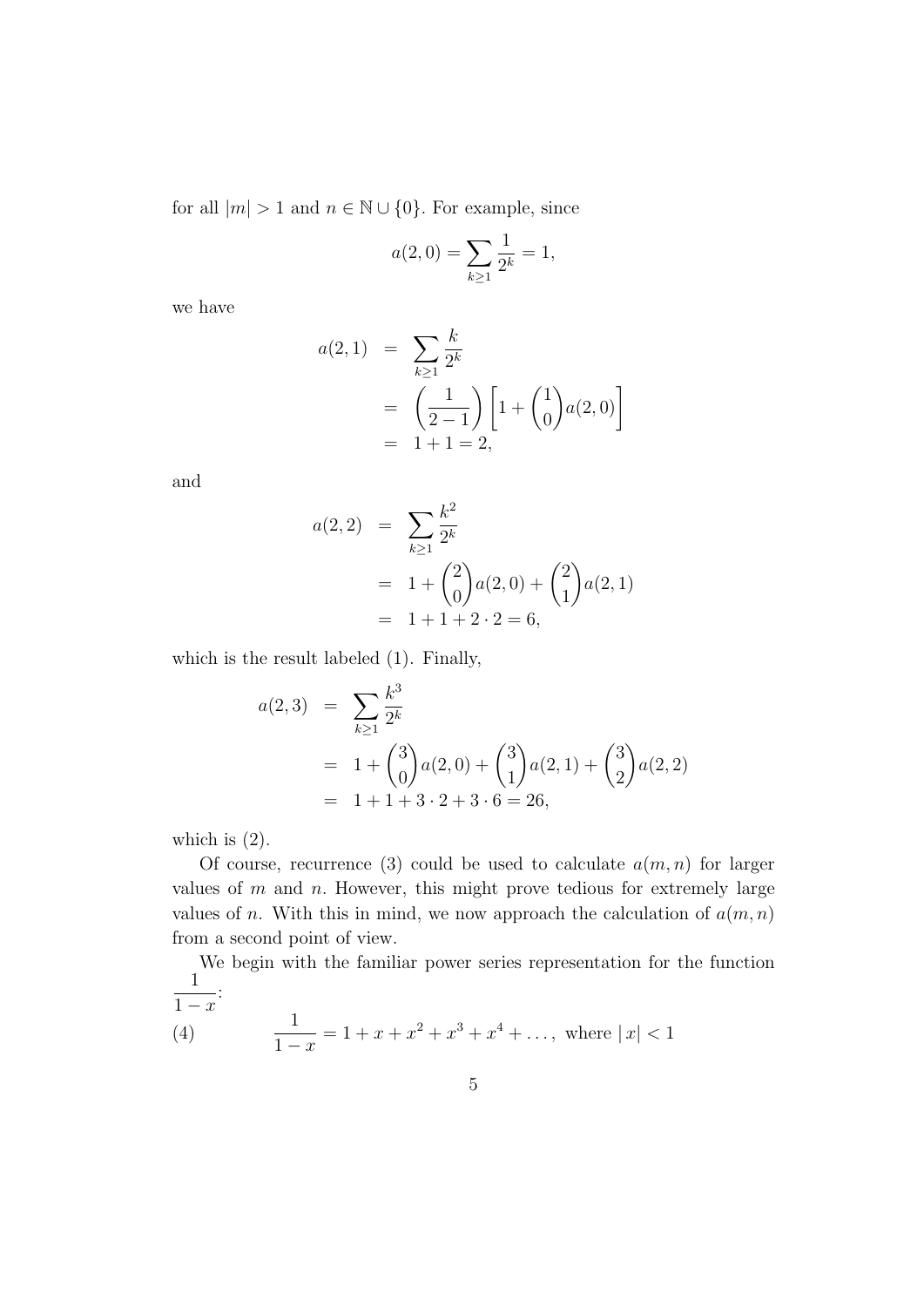Andrews [1] recently extolled the virtues of (4) in the study of calculus. Our goal in this section is to manipulate (4) via differentiation and multiplication to obtain a new power series of the form

$$
f_n(x) := x + 2^n x^2 + 3^n x^3 + 4^n x^4 + \ldots = \sum_{k \ge 1} k^n x^k
$$

for a fixed positive integer *n*. This is done by applying the  $x \frac{d}{dx}$  operator to  $\frac{1}{1-x}$  *n* times. Then  $a(m, n)$  equals  $f_n$  $\sqrt{1}$ m  $\setminus$ , which is easily computed once  $f_n(x)$  is written as a rational function. (Note that we define  $f_0(x)$  by  $f_0(x) := x\left(\frac{1}{1-x}\right)$  $\frac{1}{1-x}$ ) =  $\sum$  $k\succeq1$  $x^k$ .)

As an example, we apply the  $x \frac{d}{dx}$  operator to  $\frac{1}{1-x}$  and get

$$
x\frac{d}{dx}\left(\frac{1}{1-x}\right) = x\frac{d}{dx}(1+x+x^2+x^3+x^4+\ldots)
$$

or

$$
f_1(x) = \frac{x}{(1-x)^2} = x + 2x^2 + 3x^3 + 4x^4 + \ldots = \sum_{k \ge 1} kx^k.
$$

Hence,

$$
\sum_{k\geq 1} \frac{k}{2^k} = f_1\left(\frac{1}{2}\right) = \frac{\frac{1}{2}}{\left(1 - \frac{1}{2}\right)^2} = 2.
$$

We can apply the  $x \frac{d}{dx}$  operator to  $\frac{1}{1-x}$  twice to obtain  $f_2(x)$ :

$$
f_2(x) = x \frac{d}{dx} \left( x \frac{d}{dx} \left( \frac{1}{1-x} \right) \right)
$$
  
=  $x \frac{d}{dx} \left( \frac{x}{(1-x)^2} \right)$   
=  $\frac{x^2 + x}{(1-x)^3}$ .

Thus,

$$
f_2(x) = \frac{x^2 + x}{(1 - x)^3} = x + 2^2 x^2 + 3^2 x^3 + 4^2 x^4 + \dots = \sum_{k \ge 1} k^2 x^k.
$$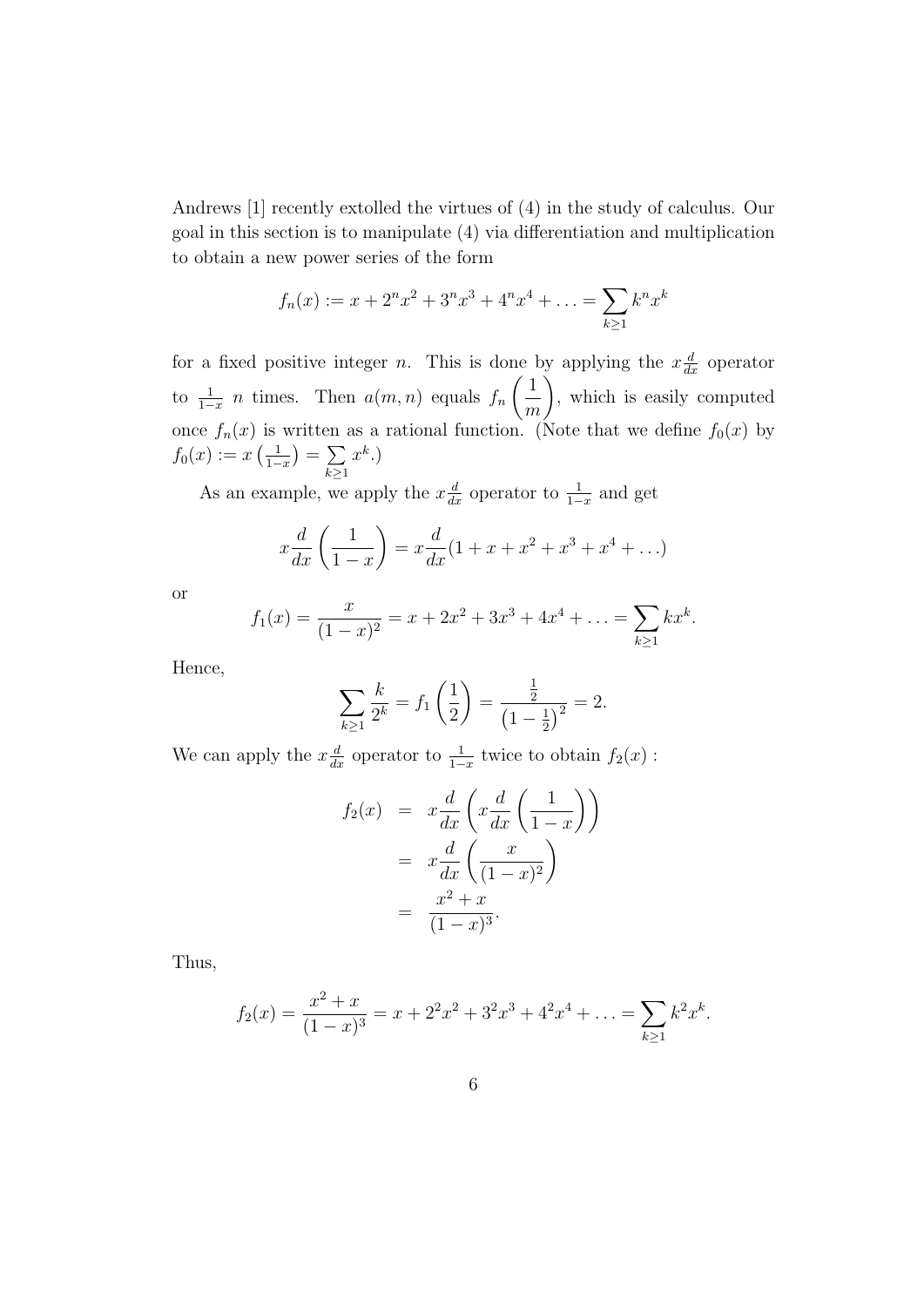Hence,

$$
\sum_{k\geq 1} \frac{k^2}{2^k} = f_2\left(\frac{1}{2}\right) = \frac{\frac{1}{2} + \left(\frac{1}{2}\right)^2}{\left(1 - \frac{1}{2}\right)^3} = 6
$$

upon simplification. This, as we have already seen, is (1).

Additional applications of the  $x\frac{d}{dx}$  operator can be performed to yield

$$
f_1(x) = \frac{x}{(1-x)^2} = \sum_{k\geq 1} kx^k,
$$
  
\n
$$
f_2(x) = \frac{x^2 + x}{(1-x)^3} = \sum_{k\geq 1} k^2 x^k,
$$
  
\n
$$
f_3(x) = \frac{x^3 + 4x^2 + x}{(1-x)^4} = \sum_{k\geq 1} k^3 x^k,
$$
  
\n
$$
f_4(x) = \frac{x^4 + 11x^3 + 11x^2 + x}{(1-x)^5} = \sum_{k\geq 1} k^4 x^k,
$$
  
\n
$$
f_5(x) = \frac{x^5 + 26x^4 + 66x^3 + 26x^2 + x}{(1-x)^6} = \sum_{k\geq 1} k^5 x^k,
$$
 and  
\n
$$
f_6(x) = \frac{x^6 + 57x^5 + 302x^4 + 302x^3 + 57x^2 + x}{(1-x)^7} = \sum_{k\geq 1} k^6 x^k.
$$

We see that

$$
f_n(x) = \frac{g_n(x)}{(1-x)^{n+1}}
$$

for each  $n \geq 1$  where  $g_n(x)$  is a certain polynomial of degree n. Indeed, the functions  $g_n(x)$  are well-known. Upon searching N.J.A. Sloane's On-Line Encyclopedia of Integer Sequences [6] for the sequence

$$
1, 1, 1, 1, 4, 1, 1, 11, 11, 1, 1, 26, 66, 26, 1, \ldots,
$$

which is the sequence of coefficients of the polynomials  $g_n(x)$ , we discover that these are the **Eulerian numbers**  $e(n, j)$ . They are defined, for each value of j and n satisfying  $1 \le j \le n$ , by

(5) 
$$
e(n, j) = je(n-1, j) + (n - j + 1)e(n - 1, j - 1)
$$
 with  $e(1, 1) = 1$ .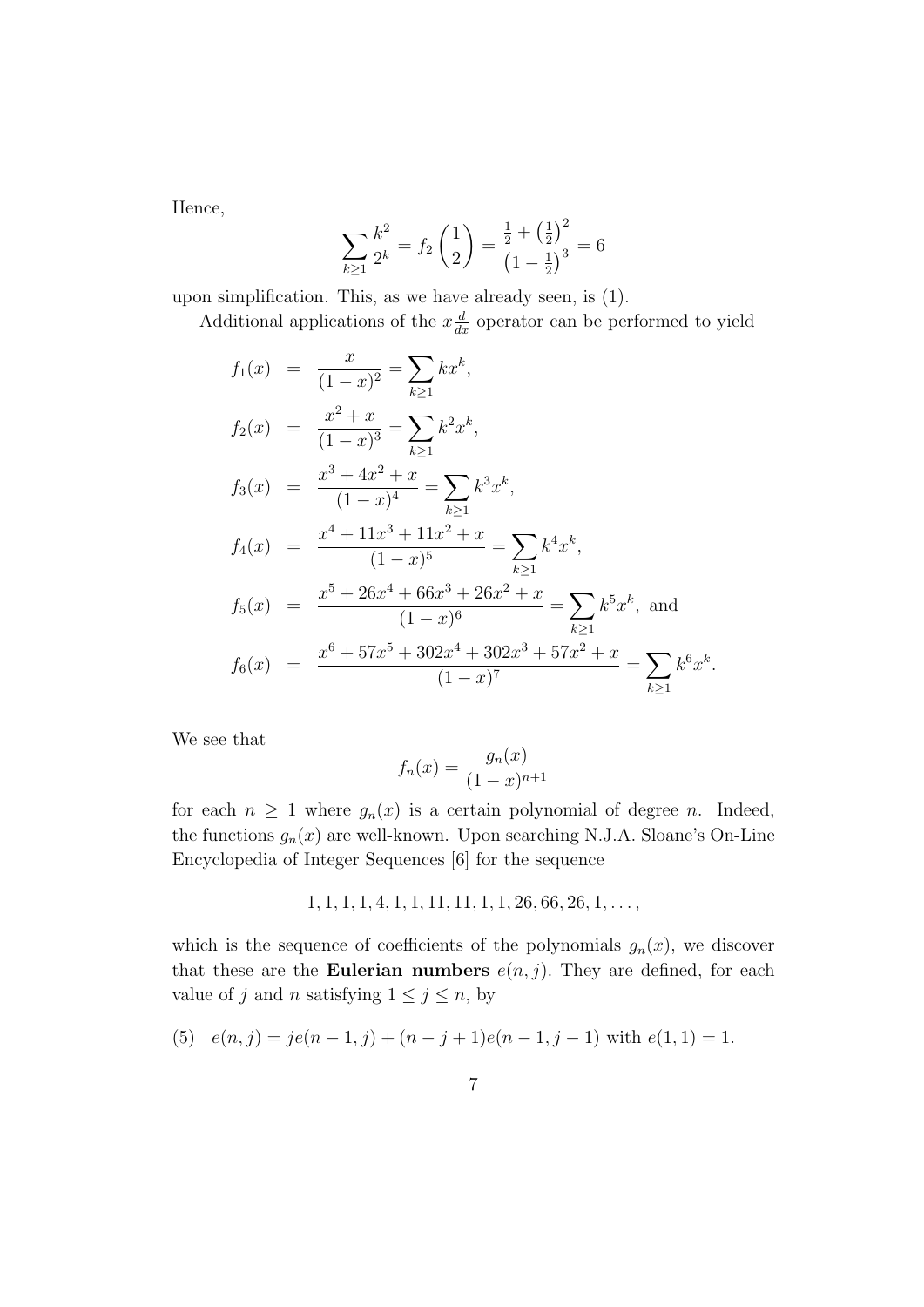With this notation, it appears that, for  $n \geq 1$ ,

$$
f_n(x) = \frac{\sum_{j=1}^n e(n,j)x^j}{(1-x)^{n+1}}.
$$

Using  $(5)$ , this assertion can be proven in a straightforward manner via induction. Moreover, we know from [6, Sequence A008292] that

$$
e(n,j) = \sum_{\ell=0}^{j} (-1)^{\ell} (j-\ell)^n {n+1 \choose \ell}.
$$

This can be used to write the rational version of  $f_n(x)$  for any  $n \geq 1$  in a timely way. So, for example, we see that

$$
f_8(x) = \frac{x^8 + 247x^7 + 4293x^6 + 15619x^5 + 15619x^4 + 4293x^3 + 247x^2 + x}{(1-x)^9},
$$

which implies

$$
\sum_{k\geq 1} \frac{k^8}{5^k} = f_8\left(\frac{1}{5}\right) = \frac{1139685}{2048}.
$$

 $\sum$ We have thus seen two different ways to compute the exact value of  $k\geq 1$  $k^n$  $m^k$ with  $|m| > 1$  and  $n \in \mathbb{N} \cup \{0\}$ , one with a recurrence and one with power series. I encourage us all to share at least one of these techniques with our students the next time we are exploring infinite series.

## References

- [1] G. Andrews, The Geometric Series in Calculus, American Mathematical Monthly 105, no. 1 (1998), 36-40.
- [2] J. Bernoulli, Tractatus de seriebus infinitis, 1689.
- [3] W. Dunham, Euler: The Master of Us All, The Dolciani Mathematical Expositions, no. 22, Mathematical Association of America, Washington, D.C., 1999.